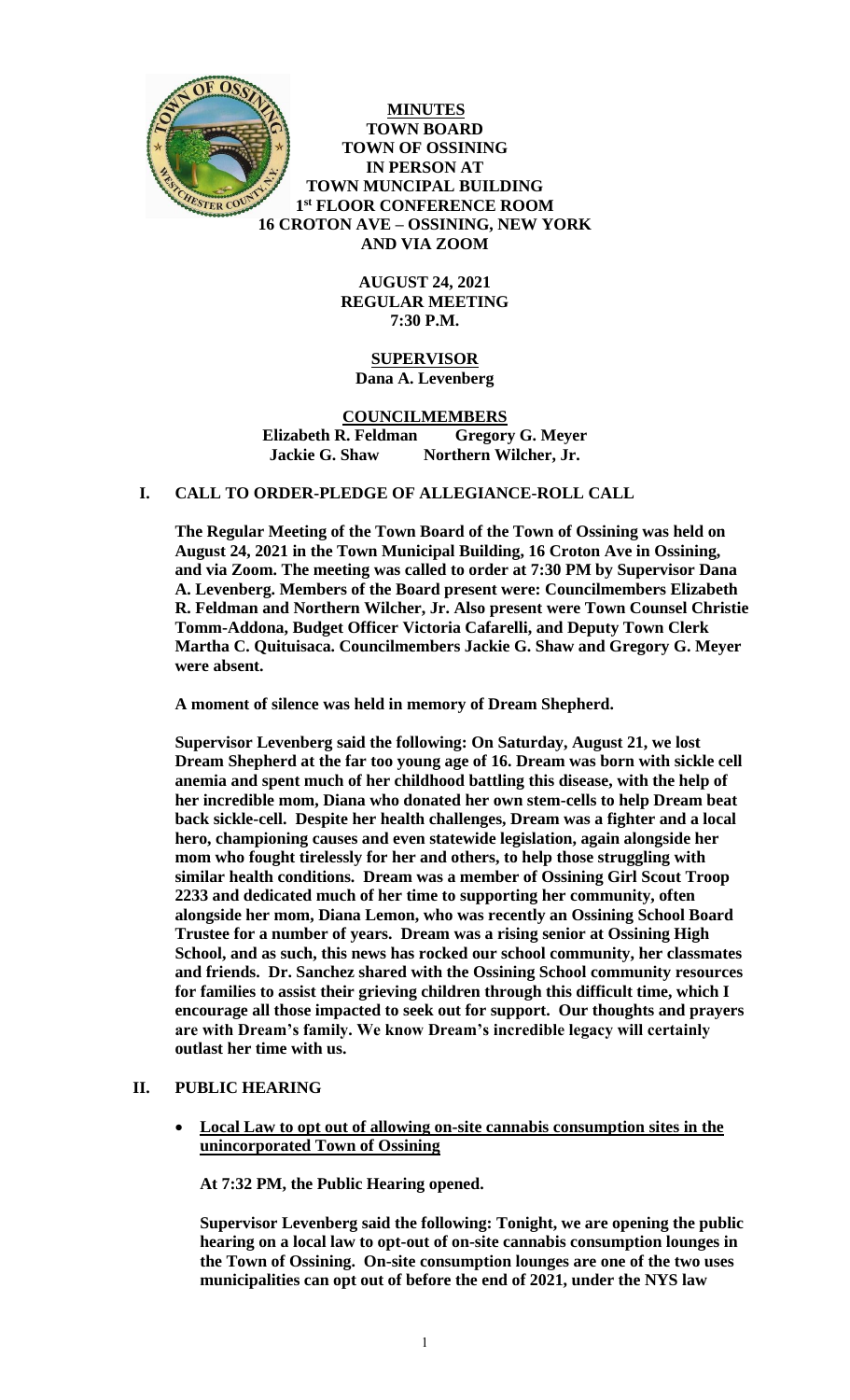**which legalized cannabis sale and consumption earlier this year. The other use is dispensaries. At this time, the Town Board is only considering opting out of on-site consumption lounges, which means by default, dispensaries will be allowed in the Unincorporated Town of Ossining in the future. This move is in line with the Village of Ossining, which yields some additional financial benefits for the Town; there is an opportunity for a revenue sharing agreement to be put in place for tax revenue from dispensaries in the Village of Ossining. We understand the Village of Briarcliff Manor has also recently begun their discussions on this issue as well. It is unlikely that we will close the public hearing this evening, so there will be at least one more opportunity to address the Town Board on this local law after tonight. We look forward to hearing more from the community on this topic. If you were unable to join us live tonight, feel free to email the Board at [TC@townofossining.com](mailto:TC@townofossining.com) to share your input and stay tuned for more opportunities for public discussion on this issue.** 

**Town Counsel Tomm-Addona spoke about the permissive referendum process.** 

**Johnny Girolamo, Ossining, spoke about presently opting out all together from the cannabis program and opting back in later in the future if need be. He spoke about many questions bring left unanswered on how the cannabis legislation is going to work in NYS.**

**At 7:37 PM Councilmember Feldman moved and it was seconded by Councilmember Wilcher that the Public Hearing be adjourned to October 14, 2021.**

### **III. ANNOUNCEMENTS**

**Supervisor Levenberg announced the following:**

**Here in the Town of Ossining, Tropical Storm Henri passed through Sunday thankfully with little to no impact on infrastructure in the unincorporated area. Thank you to our Town Highway and Parks Departments, Westchester County Emergency Management, Con Edison, Verizon, and Altice for preparing for the storm at full force, and reminding us of the important safety protocols in the event of strong storms. Better safe than sorry, for sure! We are also thinking of our neighbors in Connecticut, Rhode Island, and other coastal areas who were hit harder than us, and hope for a speedy storm recovery. We are keeping our hopes up for the continuation of a quiet hurricane season.** 

**Yesterday, we got some good news from the FDA that the first COVID-19 vaccine, the Pfizer vaccine, has now received full FDA approval. This is great news, and will likely facilitate increased vaccination protocols across the Country with this added approval. If you are not yet vaccinated, FDA approval is added assurance that the data illustrates the vaccine is extremely safe and effective. Third doses are also now being administered for immunocompromised individuals and will be rolling out soon for some of the earliest vaccination recipients, like healthcare workers, first responders, and nursing home employees. Vaccines are still our best defense against COVID-19 and it has never been easier to get vaccinated. Most pharmacies offer walk in appointments, and the Ossining Volunteer Ambulance Corp, OVAC, is vaccinating at their headquarters on Clinton Avenue on Wednesdays and Fridays. If you have questions about the vaccine, [www.vaxupwestchester.org](http://www.vaxupwestchester.org/) is a great resource for facts and the Westchester County Department of Health has set up a phone line for residents to speak one-on-one with nurses and doctors about the vaccines. Call 914-995-5800 to be connected with a healthcare professional in either English or Spanish to ask questions.** 

**Get ready for another installment of our Summer Concert Series and Food Truck Fridays this Friday with Silver Fox performing starting at 7pm, with food**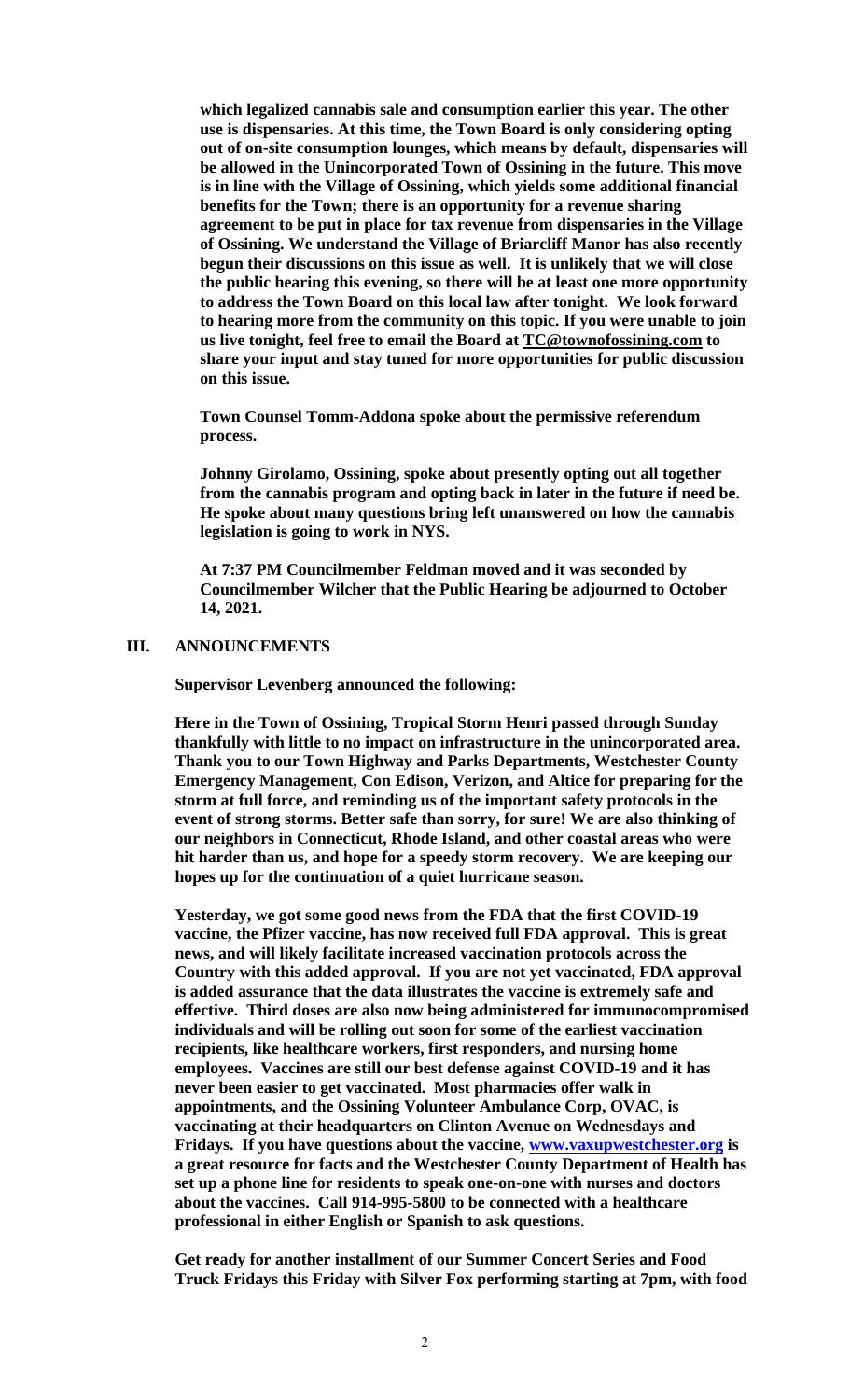**trucks starting at 5pm. In light of the COVID-19 numbers ticking up, we ask all attendees to wear their masks, regardless of vaccination status, at all times when in crowded settings and not in your "pod" enjoying your meal and beverage. Please follow this guidance so we can continue the summer fun for the remaining weeks. We will post and share the final line-up of food trucks and craft beverage corral later in the week, but I have gotten some sneak previews and it looks great. Make sure you are following the Town of Ossining, Greater Ossining Chamber of Commerce, and Sing Sing Kill Brewery on Facebook for the latest updates, and definitely come hungry on Friday. Thank you to our amazing Summer Concerts and Food Truck Fridays planning team of the Greater Ossining Chamber of Commerce, Sing Sing Kill Brewery, Mike and Miriam Risko, and Superintendent of Rec & Parks Bill Garrison. We hope to see you there! And get ready for September 3 for our slightly delayed fireworks celebration for Labor Day weekend! It has been a challenging year, especially for our essential workers and we couldn't think of a better way to end the summer than with a fireworks tribute on this holiday celebrating workers. Stay tuned for more details, but please please come wearing your masks, the best way to honor those who have worked so hard for us is to take proper precautions to protect our community against this still very deadly and dangerous virus.** 

**Public outreach for the Comprehensive Plan continues – as we near the release of a Draft Comprehensive Plan we are seeking additional community feedback in an effort to highlight some of the larger policies and ideas to be discussed in the draft plan. The Plan will continue to incorporate the input from this summer engagement into the final guide for the initiatives and policies for the Town to consider for further planning and development as defined in the Plan. The Steering Committee members will be using posters as an easy way to engage people in this conversation and to make sure people stay informed as to when the draft Comp Plan is released. So, if you see a Steering Committee member at an event this summer or posters stationed at a local business, please take a moment to say "hi" and respond to the interactive activities seeking your input. So far, the boards have visited or are visiting SBS Print & Ship, Fred's Auto Repair, UMAC Briarcliff, Torview Swim Club, Club Fit, and events like the Summer Concert Series, St. Augustine's Fair, and ENU Family Fun day. We are looking forward to sharing the final results with the community and will be preparing an online survey to wrap public engagement in the fall, so stay tuned!** 

**The Village of Ossining is seeking community input on their 2021 application to the New York State Downtown Revitalization Initiative. In its fifth year, this program will invest \$200 million in up to 20 downtowns statewide and we want some of that coming to Ossining! The Village of Ossining was a finalist in 2019, and with your help, Ossining could very well be the winner this year. There is a community online survey currently open and available on the Village website and there will be an in person event at the Ossining Farmers Market on Saturday, August 28 from 9am to 11am. Please take some time to provide your feedback on this transformative opportunity.** 

**Also, coming in up in the not too distant future: Car Free Day. We are planning now hoping to have some great new options for you to try out for getting around without gas powered vehicles, and we hope you will take the pledge to go Car Free or Car Lite on Wednesday, Sept 22nd, which is International Car Free Day, so that each of us can learn what steps we can take to reduce carbon emissions and slow climate change.** 

**Finally, please mark your calendars for Saturday, September 11 at 9am for the annual 9/11 Remembrance Ceremony hosted by Ossining and Briarcliff first responders. The event will be particularly meaningful this year as it marks the 20th anniversary of the 9/11 attacks. We will share more details about this event as they become available.** 

### **IV. LIAISON REPORTS**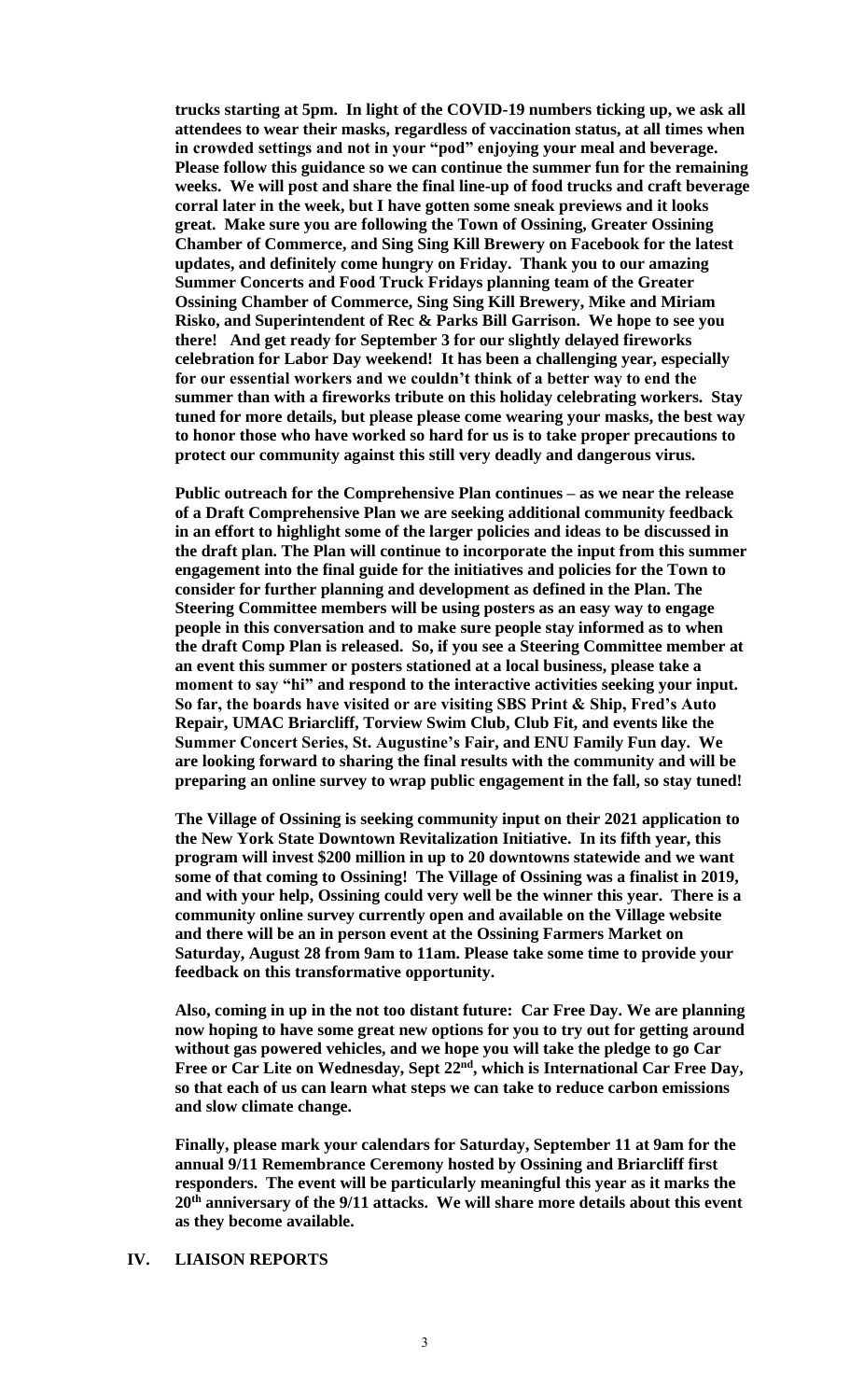# **V. PUBLIC COMMENT ON AGENDA ITEMS**

# **VI. BOARD RESOLUTIONS**

## **A. Approval of Minutes—Regular Meeting – August 10, 2021**

**Councilmember Feldman moved and it was seconded by Councilmember Wilcher that the following resolution be approved.**

**Resolved, that the Town Board of the Town of Ossining hereby approves the August 10, 2021 minutes of the Regular Meeting as presented.**

**Motion: Carried**

### **B. Approval of Voucher Detail Report**

**Councilmember Wilcher moved and it was seconded by Councilmember Feldman that the following resolution be approved.** 

**Resolved, that the Town Board of the Town of Ossining hereby approves the Voucher Detail Report dated August 24, 2021 in the amount of \$ 305,348.81.** 

**Motion: Carried**

#### **C. Memorandum of Understanding – New York-New Jersey Trail Conference**

**Councilmember Wilcher moved and it was seconded by Councilmember Feldman that the following resolution be approved.** 

**Resolved, that the Town Board of the Town of Ossining authorizes the Supervisor to sign a Memorandum of Understanding between the Town and the New York-New Jersey Trail Conference for planning, developing, maintaining, and protecting trails within lands owned by the Town of Ossining, specifically for the Ryder Park trails.**

**Supervisor Levenberg said the following: A few meetings ago, we heard from David Margulis and Mitzi Elkes from our Town EAC about a proposed trail connection in Ryder Park that could be constructed with assistance from volunteers with the NY/NJ Trail Conference. This MOU will memorialize our relationship with the NY/NJ Trail Conference for this exciting project and hopefully allow us to continue to build this partnership in the future.** 

**Motion: Carried**

## **D. Landscape and Wetland Mitigation Plantings Maintenance Agreement – SPCA of Westchester, Inc.**

**Councilmember Feldman moved and it was seconded by Councilmember Wilcher that the following resolution be approved.**

**WHEREAS, as a condition of the Wetland Permit Approval granted by the Planning Board, SPCA of Westchester, Inc. is required to enter into a Landscape and Wetland Mitigation Plantings Maintenance Agreement with the Town to ensure the SPCA adheres to the requirements of the Landscape Plan, Wetlands Impacts Mitigation Plan and the Wetland and Wetland Buffering Monitoring Plan submitted by the SPCA; and**

#### **NOW THEREFORE,**

**BE IT RESOLVED, the Town Board hereby authorizes the Supervisor to execute the Landscape and Wetland Mitigation Plantings Maintenance Agreement with SPCA of Westchester, Inc. dated August 5, 2021 and**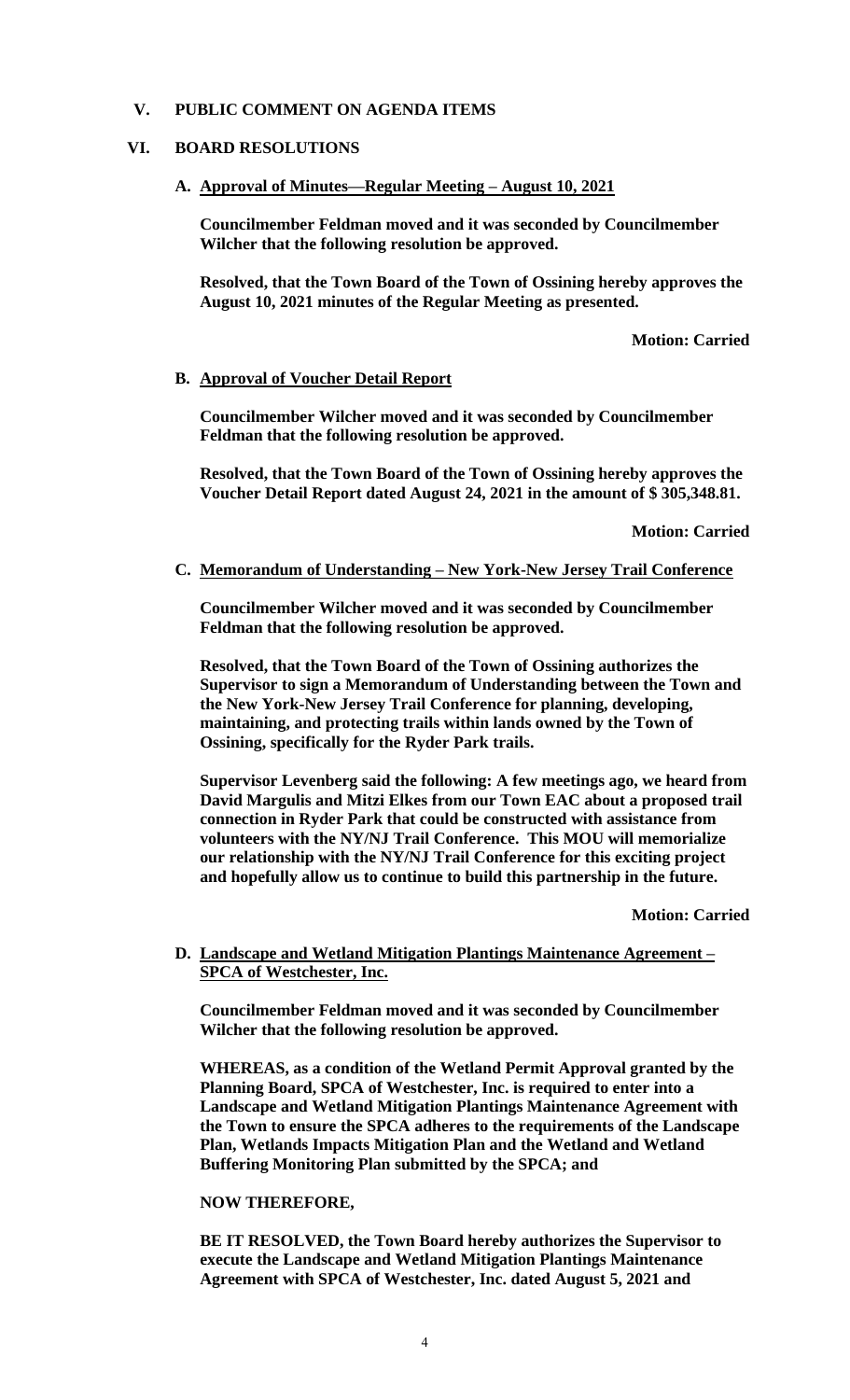**BE IT FURTHER RESOLVED, the Supervisor is authorized to sign all documents reasonably necessary to have the agreement recorded with the County Clerk.**

**Supervisor Levenberg said the following: As part of their Site Plan Approval, the SPCA of Westchester is required to enter into an agreement with the Town for the maintenance of their landscape and wetlands mitigation plantings. This agreement and the plantings have been reviewed by our counsel and consultants, so we are considering this for approval tonight.** 

**Motion: Carried**

### **E. Resolution – Adopting Local Law #7 of 2021 – Amendment to Chapter 136 of the Town Code Regarding Temporary Outdoor Dining Permits**

**Councilmember Feldman moved and it was seconded by Councilmember Wilcher that the following resolution be approved.**

**WHEREAS, in August 2020 the Town Board adopted Local Law No. 1 of 2020 creating a permitting process to allow legally existing food and drink establishments in the Town to temporarily provide outdoor dining for its patrons due to the COVID-19 pandemic; and**

**WHEREAS, while the Governor allowed the State of Emergency due to the COVID-19 pandemic to expire in June 2021, the State adopted legislation in July 2021 to continue to allow the State Liquor Authority to issue licenses for outdoor dining through July 7, 2022 in order to assist food and drink establishments in their economic recovery caused by the pandemic; and**

**WHEREAS, the landscape of the COVID-19 pandemic is rapidly changing and recently infection and hospitalization rates have been increasing throughout the country, including in Westchester County and the Town of Ossining; and**

**WHEREAS, the Town Board considered this local law as it believes it is in the best interest of the health, safety and welfare of the restaurant workers, their patrons and the general public to continue to temporarily allow outdoor dining through the permitting process set forth in Chapter 136 of the Town Code until July 7, 2022 consistent with State law and so long as the total capacity of the restaurant with indoor and outdoor dining does not exceed the maximum permitted indoor capacity; and**

**WHEREAS, the Town Board held a duly-noticed public hearing on Local Law No. 7 of 2021 at its regular meeting on Tuesday, August 10, 2021 in the first floor conference room at Town Hall, 16 Croton Avenue, Ossining, New York 10562 and via Zoom videoconferencing and members of the public having the opportunity to attend and be heard in person or via videoconferencing, the public hearing was closed on August 10, 2021; and**

**WHEREAS, said local law has been on the desks of the members of the Town Board of the Town of Ossining for at least seven days, exclusive of Sunday, prior to the adoption of this resolution, and**

#### **NOW THEREFORE,**

**BE IT RESOLVED, the Town Board, as the only involved agency for this action, hereby adopts a Negative Declaration pursuant to the State Environmental Quality Review Act determining this action does not have the potential to have any significant adverse environmental impacts as the local law is intended to continue the temporary outdoor dining permitting process that has already been in place for the last year until July 7, 2022, after which**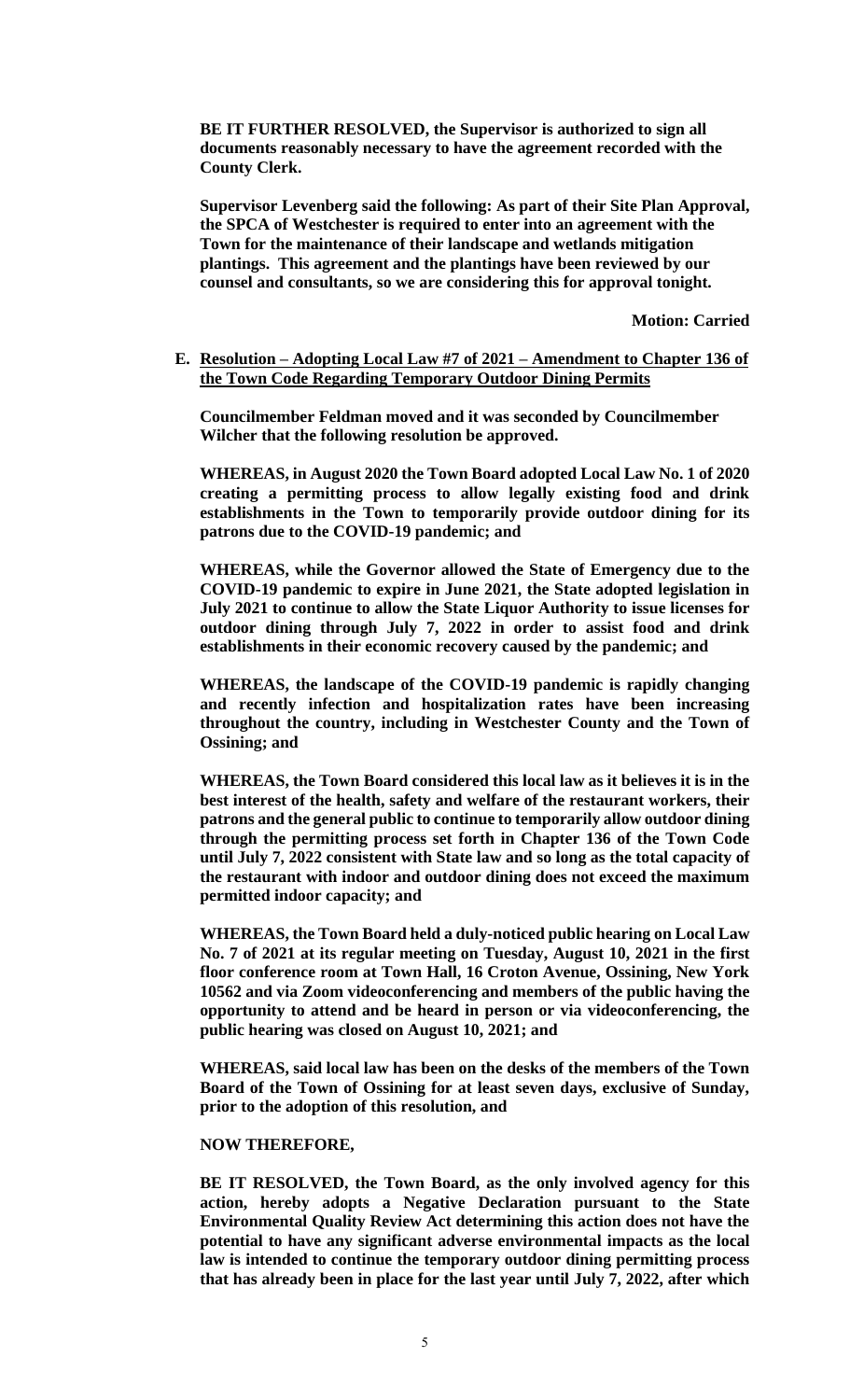**time if the restaurants intend to continue their outdoor dining they will be required to obtain the appropriate approvals from the Planning Board, if necessary; the local law is intended to provide a safe atmosphere for patrons of these establishments by enabling them to dine outdoors and with adequate social distancing; and the Building Inspector may only issue the permit upon the establishment providing plans and documentation to show the outdoor dining can be conducted in a safe manner; and**

**BE IT FURTHER RESOLVED, the Town Board, after due deliberation, finds that it is in the best interest of the Town to adopt said local law, and the Town Board hereby adopts Local Law # 7 of 2021 entitled Amendment to Chapter 136 of the Town Code regarding Temporary Outdoor Dining Permits; and** 

**BE IT FURTHER RESOLVED, the Town Clerk is directed to enter said local law in the minutes of this meeting into the local law book for the Town of Ossining; to publish said minutes in a newspaper published in the town, if any, or in such newspaper published in the county in which such town may be located having a circulation in such town, and affidavits of said publication shall be filed with the Town Clerk; and to file a copy of said local law with the Secretary of State of New York.**

**Supervisor Levenberg said the following: We hope that with the adoption of this local law, the Town will continue to be able to facilitate outdoor dining at our restaurants for the next year, in line with recent changes in NYS law. The pandemic is certainly not over, so we hope this will be welcome news to our small businesses and their customers.** 

> **Motion: Carried Ayes: Feldman, Wilcher, & Levenberg Absent: Shaw & Meyer**

#### **VII. CORRESPONDENCE TO BE RECEIVED AND FILED**

**Councilmember Wilcher moved and it was seconded by Councilmember Feldman that the following resolution be approved.**

**Resolved, that the Town Board of the Town of Ossining hereby accepts the following correspondence:**

**Town Planning Board Minutes – July 21, 2021** 

**Motion: Carried**

## **VIII. MONTHLY REPORTS**

**Councilmember Wilcher moved and it was seconded by Councilmember Feldman that the following resolution be approved.**

**Resolved, that the Town Board of the Town of Ossining accepts the following monthly reports for the month of July 2021:**

**Dale Cemetery**

**Motion: Carried**

## **IX. VISITOR RECOGNITION**

*Visitors shall be accorded one (1) four (4) minute opportunity to speak*

### **X. ADJOURNMENT**

**At 7:56 P.M., Councilmember Wilcher motioned to adjourn to Executive Session for advice of counsel, personnel, and contracts and Councilmember Feldman seconded.**